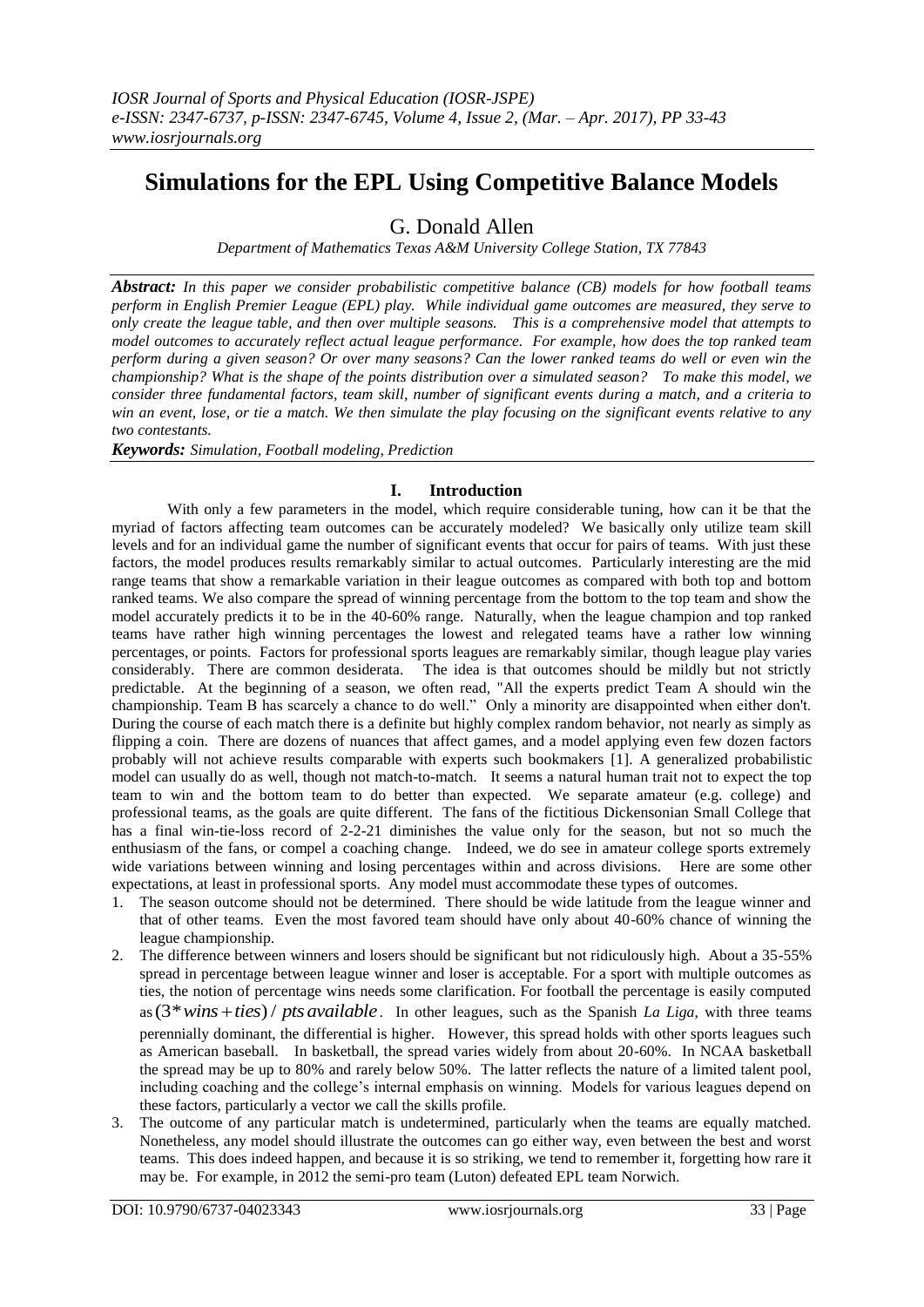The general outline of this paper follows traditional lines for simulations. After a discussion of relative team skills a new notion of significant events per match (Section 3) we define the competition matrix, creating the a set of probabilities of how one team interacts with another (Section 4) for a win, tie, or loss. For a league of 20 teams such as the EPL this would necessitate the assignment of 190 values. At this point we look at W-D-L data for the EPL over the recent seasons to assign skills to respective teams (Section  $\overline{5}$ ). This assignment is rather a significant task. Then, we give a detailed description of the simulation model used here where another new notion of event horizon is introduced (Section 6). The core portion of the paper is the report out of results. In Section 7 we discuss the net outcomes from the model as statistically compared with actual EPL data. In addition, a matrix of frequencies of how the variously ranked teams perform and their final rank positions compared with their initial rank. Section 8, on conclusions, critiques the model and poses numerous questions toward its improvement.

#### **II. A Brief Review of Literature**

In professional sports, owners do all they can to support and improve their teams. They try to hire the best managers and players within their proclivities and budgets. These and other factors generate the competitive balance or imbalance between teams. In addition there are numerous other factors relevant to the league. The more competitive teams are, the more uncertain team outcomes become, and the greater the attendance and other audience may become. These are components of the "uncertainty of outcomes hypothesis," [2], [3].. In short, predictability of outcomes is an anathema to financial success.

Quantities most measured include means, variation, and end-of-season outcomes [4], [5], [6]. Even the Gini coefficient of the wealth within a country, and also of point spread applied to point totals has been considered [7], [8], as well as other measures [9], [10], [11]. Yet each sports league has its own peculiarities that may not transfer easily from one league to another, much less from one sport to another. A careful study of individual leagues is important. Only with a highly accurate model of one league is it possible to understand how to adjust it to other. Moreover, quantities used should be measurable.

Many measures use notions of dispersion between different sports and the comparison via the RSA, or relative standard deviation [12]. Simulation models have been applied to different aspects of the analysis of sports leagues, often to make predictions [13], [14], including the effects of match attendance as a consequence changes in league structure such a applying a draft [15]. More recently, there are papers applying artificial intelligence primarily to predict game-day outcomes [16], [17]. These have met with some success, but lie beyond the scope of this work.

## **III. Team Skills and Game Events**

Our population is all those playing football beyond the club level, semi-pro and pro. We assume that the skill level of each player is in the range (0,100), with the higher value indicating a greater skill. Assume their skills to be normally distributed with mean 50 and standard deviation (50/3), placing almost every player in the assigned range. We assume that most if not all professional players in the major football leagues have skills above at least one standard deviation above the mean, or have skill level greater than 66. That is, we assume the top professional teams get a rather high percentage of this group, and this percentage measures the overall team skill.

A cursory, though not detailed inspection, show that the better teams in the EPL have a higher percentage of international players, indicating they have recruited into the broader worldwide pool of quality professional players. This applies to the major European football leagues in countries with a higher Gini index, notably the EPL, but also the *Bundesliga, La Liga,* and others.

Yet, a model based on relative skill levels of the teams begs the questions.

- 1. How can correct skill levels for teams be derived? Though this may be theoretically difficult, it is possible to model. One possibility is for players to be given a point value, ala chess, together with the manager, and this used to create the skill fractionations.
- 2. In this context, what is the valuation for a manager in relative terms of that for the team? Arguably, the manager is likely the most important component of the enterprise. In fact, in the most recent 14-15 EPL season, one particular team jumped about 10% in points substantially by changing only the manager.

In this paper, we use the final point standings in the league to estimate relative skill levels in the range [65,90] as discussed just above. It is one thing to define the skills of particular teams by a single number, and this is what is done in most competitive balance models, but it is another to allow the skill level of a team to be given by a probability density. The latter could be more accurate and would allow more variation in competitive outcomes. Yet, even so, it becomes important to assign the means of these densities, and more complex to define models for the density, e.g. uniform, normal, or even beta. This is discussed further in Section 4.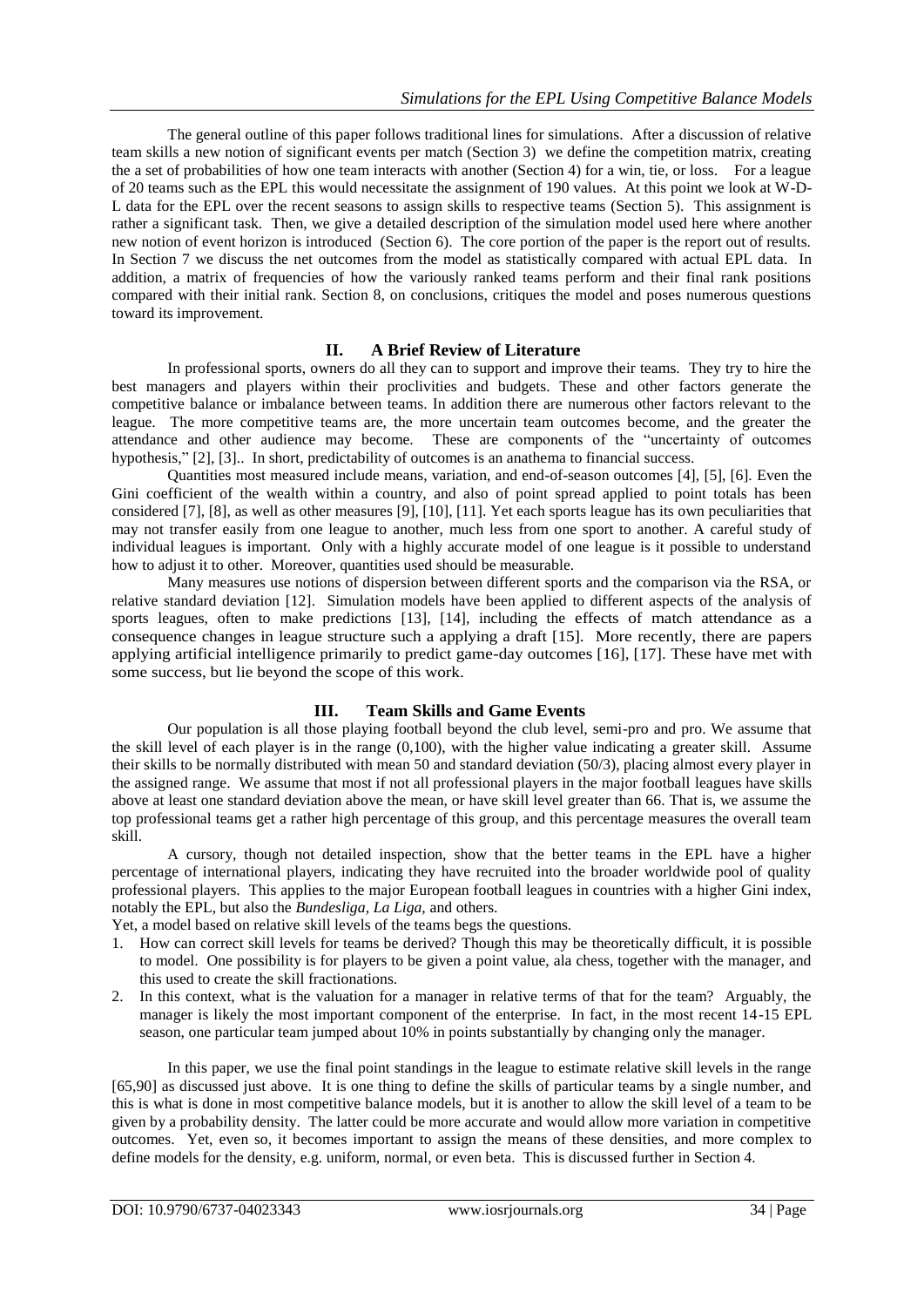**Events.** Each match is not so simple as a win or loss, or even win, loss, or tie. Additional factors are require folding it into realistically model an entire game, much less an entire season between teams. We posit that each game between any two reasonably matched teams such as in the EPL or even the EPL and the Champions league consists of relatively routine play. During this which is the majority of the game, both teams play about the same. In fact, a good semi-pro team could likely play even with the best EPL team even 90% of the time. This leads to the suggestion that match outcomes are determined by **significant events** during the match. The questions becomes then, what are these events? How many of them are there per game? How is the winner of an individual event determined? And how does the preponderance of events wins determine a win, tie, or loss of a game?

| <b>Action</b>                               | D              | O  |
|---------------------------------------------|----------------|----|
| <b>TOTAL</b>                                | 35             | 40 |
| Effective clearing of the ball              | 10             |    |
| A good defensive save                       | 7              |    |
| An important tackle near the goal           | 5              |    |
| A strategic foul                            | 4              |    |
| Goalee stopping a certain score             | 3              |    |
| Defending a corner                          | 3              |    |
| The corner kick                             |                |    |
| Strategic substitution                      | $\overline{2}$ | 2  |
| A good pass for a break away                |                |    |
| A strong give and go                        |                |    |
| An effective long pass                      |                |    |
| Dribbling in traffic                        |                | 4  |
| Defensive miscue                            |                | 4  |
| Blowing a certain shot on goal              |                | 4  |
| A great shot on goal                        |                | 3  |
| Excellent centering of the ball on a corner |                | っ  |

**Table 3.1** Significant Events

First, we create a table of events, as observed by the author over many years of playing football and observing the game. There is no claim to expertise, that being in the domain of the true experts. In Table 3.1 we give a guess of the base number of significant events per game. In this table "D" means a defensive play, and "O" means an offensive play. The plays and their counts are debatable, but it does suggest that in ninety minutes of continuous play there are about 75 truly significant event, and rarely do these involve a goal scored. However, in many if not most cases, a score results from at least one and likely from a sequence of significant events. This is well understood in American football and baseball.

To mention one of these categories only if in deflection to objections, it is well known that the number of corner kicks leading directly to a goal is small, maybe about 3%, but the action of a goal kicks implies previous challenges to the goal, which in turn implies blown shots or good defensive plays. (See http://www.soccerbythenumbers.com/2011/05/why-goal-value-of-corners-is-almost.html)

Using a dash of common sense, we suggest that for teams closely matched there are more significant events in a match. The reasoning may seem counter intuitive. For CB (almost equal) teams, each will play their passes and saves within normal abilities. For mismatched teams, the significant plays for the better team will increase slightly, those for the lesser team will often be countered. The net result is there are fewer significant plays overall. In addition, between greatly mismatched teams the stronger team will not play with the same intensity against the weaker team, also with the net result of fewer significant events. In our calculations for the EPL the numbers drop at most about 10% during a game. Relative play is the nature of most contests, with expectation levels appending this.<sup>1</sup>

Most scores are not dumb luck; therefore the upshot is for any good model, it is important to have a measure of significant plays. We have so far addressed the first two of the questions, with the others awaiting discussion. Not considered directly in this paper are long term events such as ball control, continuous offensive pressure, overall team physical condition, and constancy of playing intensity, all difficult qualities to quantify.

-

<sup>&</sup>lt;sup>1</sup> In analogy with the game of chess, the grand master can usually defeat the lesser opponent while reading Kant's *A Critique of Pure Reason*, but not so when playing an evenly matched opponent. Indeed, the master will not need as many significant moves, and the lesser player has fewer to make.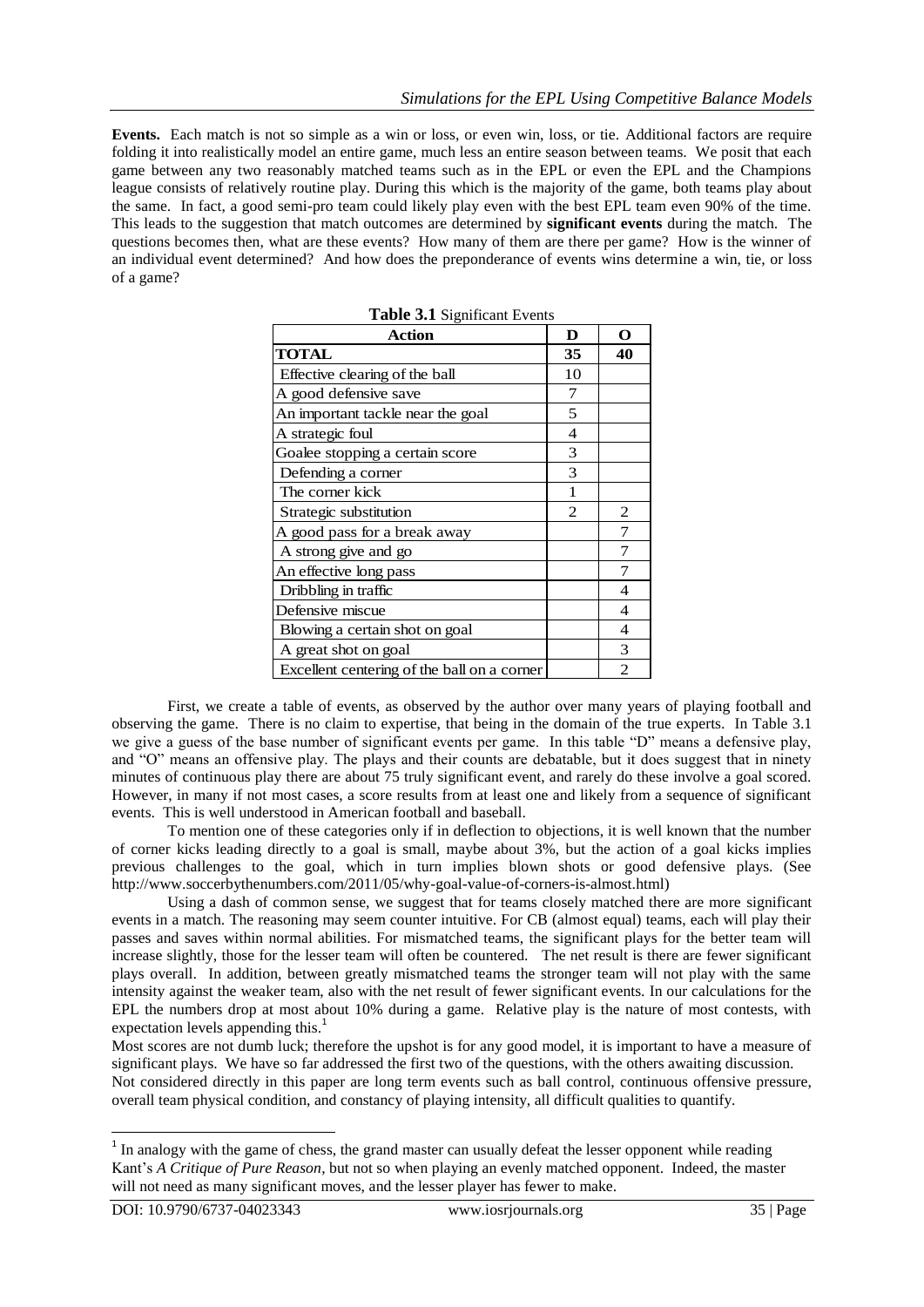#### **IV. The Competition Matrix**

Let  $S_i$ ,  $i = 1...n$  be the skill levels of the number of the league teams labeled  $i = 1...n$ . In our present situation *n* = 20. As noted skills are in the (0,100) range. We define the **competition matrix** between teams of the various skill levels to be  $c_{ij} = P(\text{Team } i \text{ defeats Team } j)$ ,  $1 \le i < j \le n$ the various skill levels to be

$$
c_{ii} = P
$$
(Team*i* defeats Team *j*),  $1 \le i < j \le n$ 

where  $P(\text{Team } i \text{ defeats Team } j)$  is the probability that Team *i* wins an event over Team *j*. To avoid where  $P($ **I** earn *I* defeats **I** earn *J*) is the probability that I eam *i* wins an event over I eam *J*. Io avoid probabilistic difficulties, we assume  $P(Tean i deteats Team i) = 0.5$ , and the **complementarity condition** probabilistic difficulties, we assume  $P(\text{Team } i \text{ defeats Team } i) = 0$ <br>probabilistic difficulties, we assume  $P(\text{Team } i \text{ defeats Team } i) = 0$ <br> $c_{ij} = 1 - P(\text{Team } i \text{ defeats Team } j) = c_{ij}, 1 \le j < i \le n$ 

Several possibilities for *C* are available. One is a model first suggested by Bradley and Terry (Bradley and Terry, 1952). It is essentially given by

$$
c_{ij} = \frac{S_i}{S_i + S_j}, 1 \le i < j \le n
$$

We will call this the basic **harmonic competition matrix**, or if you prefer the **Bradley-Terry matrix** [18]. It builds-in the complementarily condition. With a redefinition of the skills vector via a logarithmic With a redefinition of the skills vector via a logarithmic transformation, this is equivalent to the model used by Bradley and Terry, namely  $c_{ij} = \frac{e^{S_i}}{S_i}$ , 1  $i + \rho^{i}$ *S*  $\frac{y}{s}$   $S_i$   $S_i$  $c_{ij} = \frac{e^{S_i}}{s_{i} - s_{i}}$ ,  $1 \le i \le j \le n$  $e^{S_i} + e$  $=\frac{e^{S_i}}{e^{S_i}+e^{S_f}}$ ,  $1 \le i \le j \le n$ . .

These are the probabilities that Team *i* will succeed over Team *j* in a particular significant event during a game. Another model, and the one used in this study is the **geometric competition matrix** given by

$$
c_{ij} = \frac{S_i}{2\sqrt{S_i S_j}}, \ 1 \le i \le j = 1, ..., n
$$

The complementarity condition gives the lower half of *C*. This matrix tends ever so slightly to exaggerate the difference between teams at the extremes of skill ranges. For nearly equal skills in our range the two matrices are imperceptibly close. This ever so slight change does make a difference in outcomes. Bear in mind, neither of these competition matrix models have a mathematical, statistical, theoretical corner upon the manner in which competition actually takes place, given the skills vector. They are, however, relevant exigencies for the model. In general, we could assume that each of the skill levels  $S_i$  is a random variable with

of mean 
$$
S_i
$$
 pertaining to some probability density  $f_i$ . In this case [19]  

$$
c_{ij} = P(i | j) = \int_{-\infty}^{\infty} f_i(t) \int_{-\infty}^{t} f_j(s) ds dt, 1 \le i, j \le n
$$

The complementarity condition is built-in. Note, as indicated above we may restrict the range of these densities to the range (0,100). Here, it becomes possible to allow a fully general skill range over  $(-\infty,\infty)$ , with means in (0,100). Assuming each  $S_i$  is normally distributed with specific standard deviations  $\sigma_i$  we can mimic the competition matrices we apply using the geometric formulation. However, this produces quite a different model, and requires a considerable discussion. What we will call the event horizons in Section 6 is preserved but in another form. It is quite general and includes with the definition of suitable probability densities of the previous two examples. This model will be applied at another time.

Mathematically, competition matrices are examples of positive matrices, in the sense of having positive entries, which have rather interesting properties. To our knowledge this particular form for positive matrices has not been considered in the literature.

## **V. The Data**

To set up our model, we now outline the data used. It is substantially based on the relative skill levels of league teams. The skill levels will be used to create a competition matrix. With this matrix, criteria for numbers of significant events per game, and criteria for ties, we model a season's play. The data set includes the nine 06-07 through 14-15 seasons of the EPL averages of wins, ties, and losses, which incidentally exhibit a remarkable consistency. One may posit that more seasons should be included. However, every league sees trends over time, and to inaccurately weight a long past season with those more current could lead to unnatural outcomes.

There is a need to fully consider the nature of ties, a particularly troublesome issue. We also need to understand how to model the team skill set, whether to use the averages from the most recent season, or to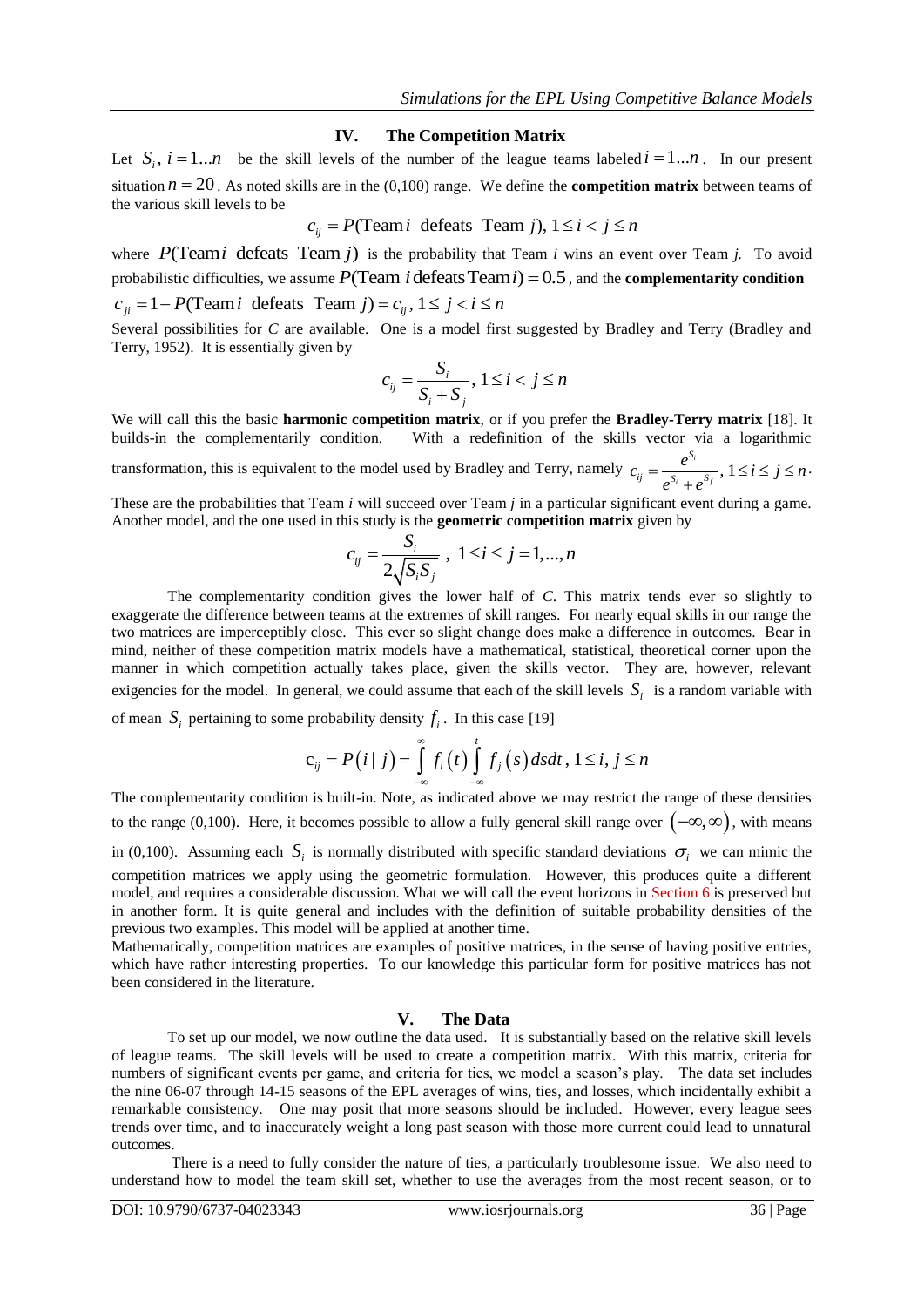modify it, the latter of team changes in the off-season. In this study, we only consider final ranks over all teams, not necessarily individual ranks. However, we do illustrate how the variously ranked teams fair with respect to final ranks over the 100 multiple seasons simulated. As it turns out the top ranked teams normally finish near the top, while the bottom ranked teams rarely rise even to the mid range of final standings.

What we do not consider here, but could be incorporated into the model is the more specific nature of home and away game results. However, we do accommodate the home and away differential in the criteria for win, lose, or tie for home and away games. Using actual home-away percentages directly would be a next step. However, the idea here is toward a form of minimalism. That is, we utilize the minimal data set to generate reasonable team differentials, which through the model generates excellent results. As noted previously, we are not performing game-day estimates about which teams win, lose, or tie, but the model could be used to that end. This could involve using far more data including an application of prospect theory which in this context would use results of recent matches [20], [21], [22]. See particularly the paper by Burgos. Note, these papers take some interpretation to put into competitive sports, but the basic idea is that a win of this week's game perhaps gives bump in confidence and by association team skills for the next game.

| <b>Rank</b>               | Ave wins | Ave ties | <b>Ave Points</b> | Pct  |
|---------------------------|----------|----------|-------------------|------|
| 1                         | 26.89    | 6.33     | 87.00             | 0.76 |
| $\overline{2}$            | 24.78    | 7.89     | 82.22             | 0.72 |
| 3                         | 22.56    | 8.11     | 75.78             | 0.66 |
| 4                         | 20.56    | 10.00    | 71.67             | 0.63 |
| 5                         | 18.56    | 9.89     | 65.56             | 0.58 |
| 6                         | 17.22    | 10.56    | 62.22             | 0.55 |
| 7                         | 16.00    | 10.33    | 58.33             | 0.51 |
| 8                         | 14.67    | 10.00    | 54.00             | 0.47 |
| 9                         | 13.44    | 10.78    | 51.11             | 0.45 |
| 10                        | 13.44    | 8.33     | 48.67             | 0.43 |
| 11                        | 11.56    | 11.78    | 46.44             | 0.41 |
| 12                        | 11.56    | 10.33    | 45.00             | 0.39 |
| 13                        | 10.89    | 10.33    | 43.00             | 0.38 |
| 14                        | 10.44    | 10.11    | 41.44             | 0.36 |
| 15                        | 10.44    | 9.00     | 40.33             | 0.35 |
| 16                        | 8.78     | 11.89    | 38.22             | 0.34 |
| 17                        | 9.00     | 10.11    | 37.11             | 0.33 |
| 18                        | 8.67     | 9.22     | 35.22             | 0.31 |
| 19                        | 7.67     | 9.67     | 32.67             | 0.29 |
| 20                        | 5.78     | 9.56     | 26.89             | 0.24 |
| Average                   | 14.14    | 9.71     | 52.14             | 0.46 |
| Hi                        | 26.89    | 11.89    | 92.56             | 0.81 |
| L <sub>0</sub>            | 5.78     | 6.33     | 23.67             | 0.21 |
| <b>Standard Deviation</b> | 5.94     | 1.31     | 19.12             | 0.17 |
| Ratio hi:lo               | 4.65     | 1.88     | 15.84             | 0.14 |
| Ave top 3                 | 24.74    | 7.44     | 81.67             | 0.72 |
| Ave bottom 3              | 7.37     | 9.48     | 31.59             | 0.28 |

**Table 4.1** EPL Cumulative Averages

For football, we used to some advantage the percentage of points. This is the ratio of the number of points scored to the total points available, which in a 20-team league, each playing every other team twice gives a maximum number of points equal to thrice the number of games played (38), and this is 114. In Table 4.1 we show the average results over the nine seasons considered, 06-07 to 14-15. The spread is about 50 percentage points, normal in professional sports. From the top of the graph, we see the percentages of the top ranked teams jump somewhat more than the percentages near the bottom of the ranks. This also is generally the situation for individual seasons. This is something of a **point signature** for the league. For *La Liga,* where typically three teams dominate the game the percentages are somewhat higher, and in consequence the bottom-ranked teams have lower percentages. But the differentials for the top teams and bottom teams remain.

With this in mind, we graph the percentages or points by rank. Shown in Fig. 4.1, we have a striking visual of how teams perform by rank. Note, it is this shape, a slightly reverse sigmoidal curve that remains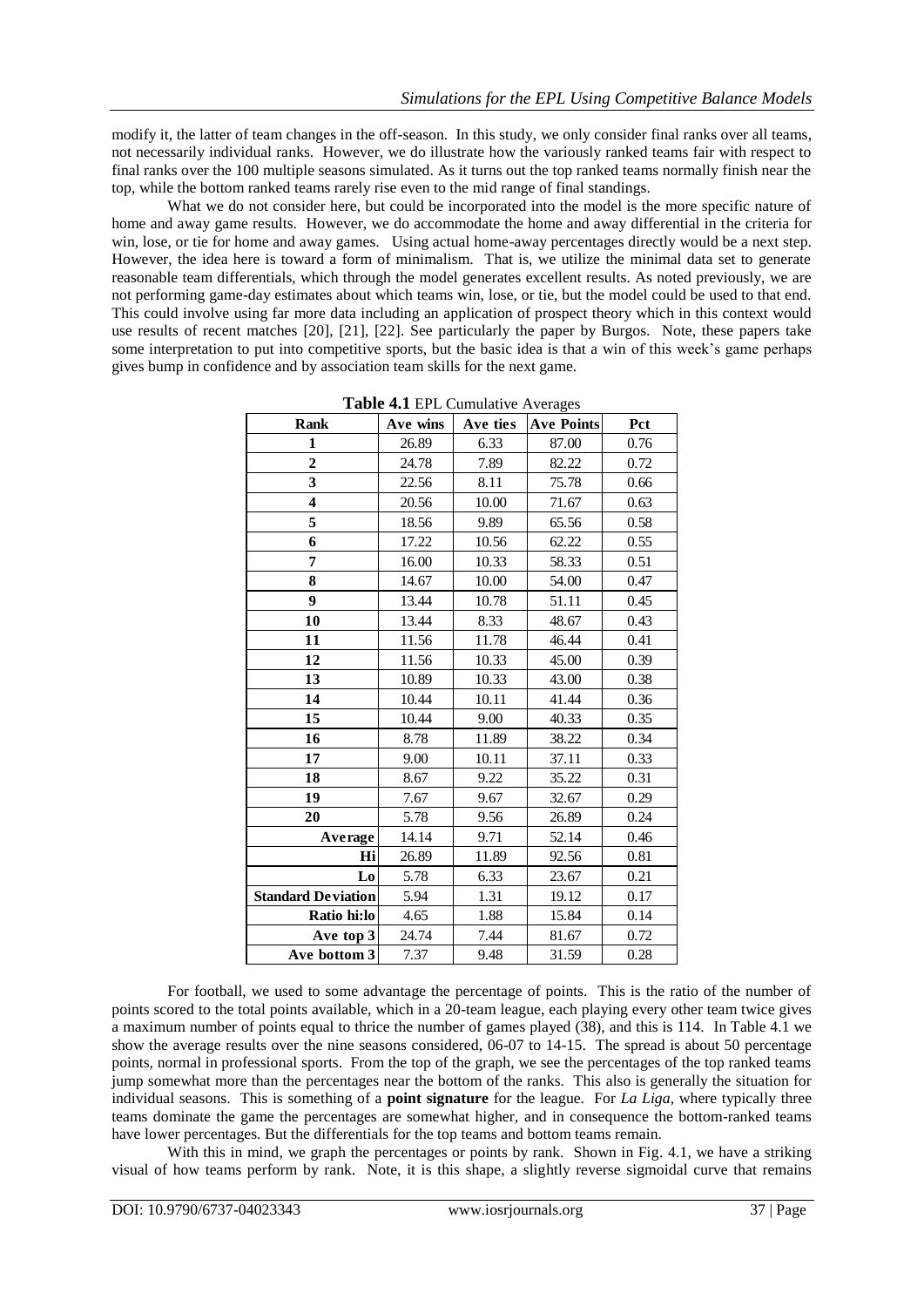consistent over the seasons. Now, we assign the skills values of the ranked teams in a linear scale from the number of points to the scale from the range [26.89, 87.00] to the range [65,90]. Note, while we can proportionally scale this range, final results in the model will not change, but translating it to the left or right, e.g. to [60,85], does alter final results. That said the ultimate skills vector for the ranked teams is given by *S =*  [90, 88, 84.8, 82.7, 80.3, 79.1, 77.5, 75.5, 75.1, 73.9, 73.1, 72.3, 71.5, 71, 70.6, 69.8, 69, 68.6, 67.4, 65]. These are the values used to construct the geometric competition matrix. The shape of this curve indicates a linear model for skills may not work well – and it does not.



**Figure 4.1** EPL Rank vs Average Points

If there were no ties, phenomenological modeling for soccer would be relatively simple, or a simplistic model could generate excellent results. However, there are ties. Looking at the average data over the past nine EPL seasons we see ties following a quadratic path as in Fig. 4.2. It illustrates a drift upwards as the rank of the team decreases in overall skills. Note the two peaks, one occurring for Team 11 and the other for Team 16. In fact, both of these peaks are significantly higher from the mean using a *z*-test at the 0.01 level. At least for Team 16 and sometimes for Team 17, there may well be the prospect of regulation that could account for this. By taking the maximum number of ties for teams 16 and 17, a rather nonstandard statistic, the significance from the z-test confirmed at every standard level. This particular observation must be built into any model, as has been in ours. The correlation of ties with a linear regression model, while revealing the upward drift gives the rather low correlation of  $R^2 = 0.1659$ ; thus the linear model for ties should be discarded.

What is also remarkable about this graph is that it was generated from averages over multiple seasons. To account for the concave shape of the curve, called the **tie signature** of the league, we argue that the more evenly balanced the teams are the more likely there is a tie. The teams at either end of the rankings play fewer games with evenly matched teams, indicating the lower outcome of fewer ties. Indeed, for the top ranked team, there were on average fewer ties at the 0.01 level. This particular observation must be built into any model. The correlation of ties with a linear regression gives the rather low correlation of  $R^2 = 0.1659$ , thus a linear model for ties should be discarded.

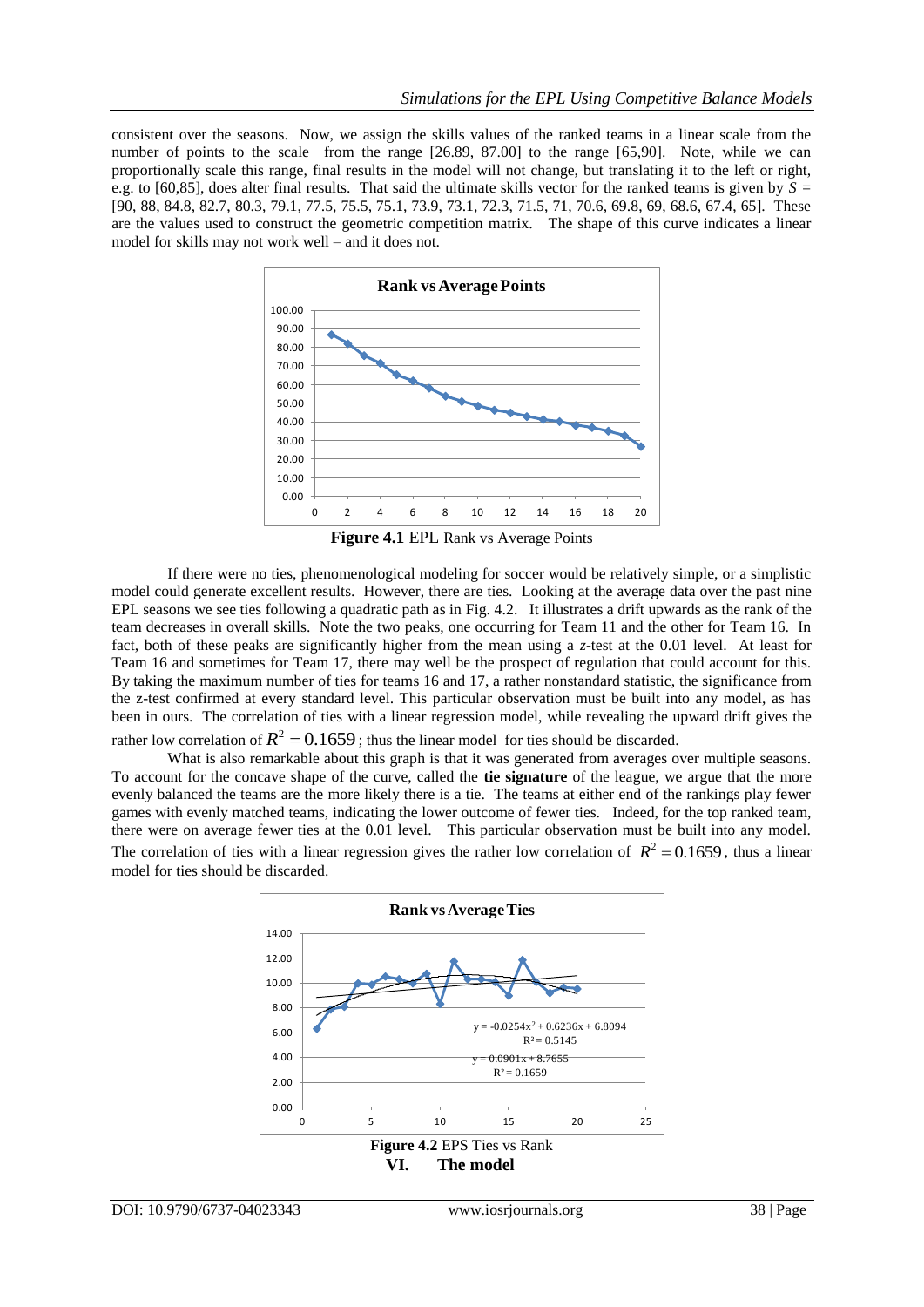With the skills levels determined, the competition matrix computed, and the number of events per game decided (about 77), we need now to construct the model for win, tie, or loss records for all teams. This is achieved through a multiple trials type construction using a combination of integer and continuous arithmetic, together with a middle outcome range, wherein a tie is determined.

Without venturing overly deep into details, we give the following model description.

- 1. For Team *i* and Team *j*, with skills  $S_i \geq S_j$  we have a probability of relative success,  $c_{ij}$ . Normally,  $0.5 \leq c_{ii} \leq 1$ .
- 2. The next steps now pertain to a particular event within a match. For each event
- a. Compute uniformly distributed random numbers in [0,1].
- b. For each number *x* determine whether it is less or greater than  $c_{ij}$
- c. If less than  $c_{ij}$  add one to success counter; if greater add one to the non-success counter. Actually, we only need the success counter, as the other is complementary with respect to the number of events.
- 3. Our use of random values requires twelve significant places of accuracy. With a greater granularity of such numbers, different outcomes are predicted. With only four digits, vastly different outcomes are predicted, in so far as statistics are concerned.
- 4. When all events have been exhausted, we award a win to Team *i* if the counter exceeds a certain value and a win to Team *j* if the counter is greater than another value. If the number of wins is between the two values, a tie to both teams is awarded. These four values are termed **event horizons**.

Moreover, event horizons are needed to differentiate home and away games, given that team skills are constant. (See Section 7 for further comments on this.) It is one thing to model ties and even wins based on historical data. Predicted outcomes will be as expected. It is another to generate fundamental assumptions which apply to all matches irrespective of such data beyond an assessment of skills. Many other simulations select probability ranges for the random numbers (in [0,1]) to describe win, tie, or loss, making predictions easier but less natural. Depending on whether the game is away or at home, the bandwidths and positions are differentiated. The skills remain the same, as is certainly the case. Simply put, when the numbers of significant events are approximately equal according to home or away game bandwidths, there is a higher likelihood of a tie. As a note, for a sport without ties, the bandwidths are collapsed to zero, the event horizons adjusted for the sport and league.

As is evident, we have converted home advantage to positions and widths of bandwidths. Now, with this model, we have yet to distinguish between relative skills. In generating this model, it was determined there is no relative combination of skills, number of events, and bandwidth with which a typical season could be modeled. To this end we modify, according to the number of relative skills, the numbers of significant events.

This is achieved only upon  $c_{ij}$  using the factor min  $\left| \frac{c_{ij}}{\cdot} , \frac{c_{ji}}{\cdot} \right|$ *ji ij*  $c_{ii}$  *c*  $\left(\frac{c_{ij}}{c_{ji}}, \frac{c_{ji}}{c_{ij}}\right),$ , and the model is complete. It is the nature of

the tie that makes this variation of a multiple trials experiment both relevant and reasonable.

In a sense, the introduction of significant events is similar to assigning to each term of the competition matrix as probability density with given mean  $c_{ij}$ . The nature of the density requires some further research. This is alternative approach not addressed here.

The expression for this model could possible take the more traditional form as  $w_{ij} = f(c_{ij}, g_{ij}, E_{wij})$  and  $t_{ij} = g(c_{ij}, h_{ij}, E_{ij})$ 

$$
w_{ij} = f(c_{ij}, g_{ij}, E_{wij})
$$
 and  $t_{ij} = g(c_{ij}, h_{ij}, E_{ij})$ 

where these quantities give the expected number of wins and ties for matches between Team *i* and Team *j*. Here  $g_{ij}$  and  $h_{ij}$  are vectors codifying additional parameters about the teams, and the terms  $E_{wij}$  and  $E_{ij}$  are stochastic factors. The functions *f* and *g* are appropriate to the model. However the model is designed, in simulations there is always a randomly generated number or many used to determine the stochastic factors. The steps 1, 2, and 3 above detail the construction of the functions. Often, the stochastic terms are introduced as additive effects to an expectation function. Thus for example, we commonly see expressions such as  $w_{ij} = f(c_{ij}, g_{ij}) + E_{wij}$  and  $t_{ij} = g(c_{ij}, h_{ij}) + E_{ij}$ 

As discussed previously, all these factors are relevant, reasonable, and significant. As is apparent, it is the nature of a tie that complicates the model and the computations. Let us note that because of the large number of events it would have been possible to use the normal approximations to the binomial distributions created and bi-pass the events scenario. However, the combination of integer and continuous arithmetic creates an ever so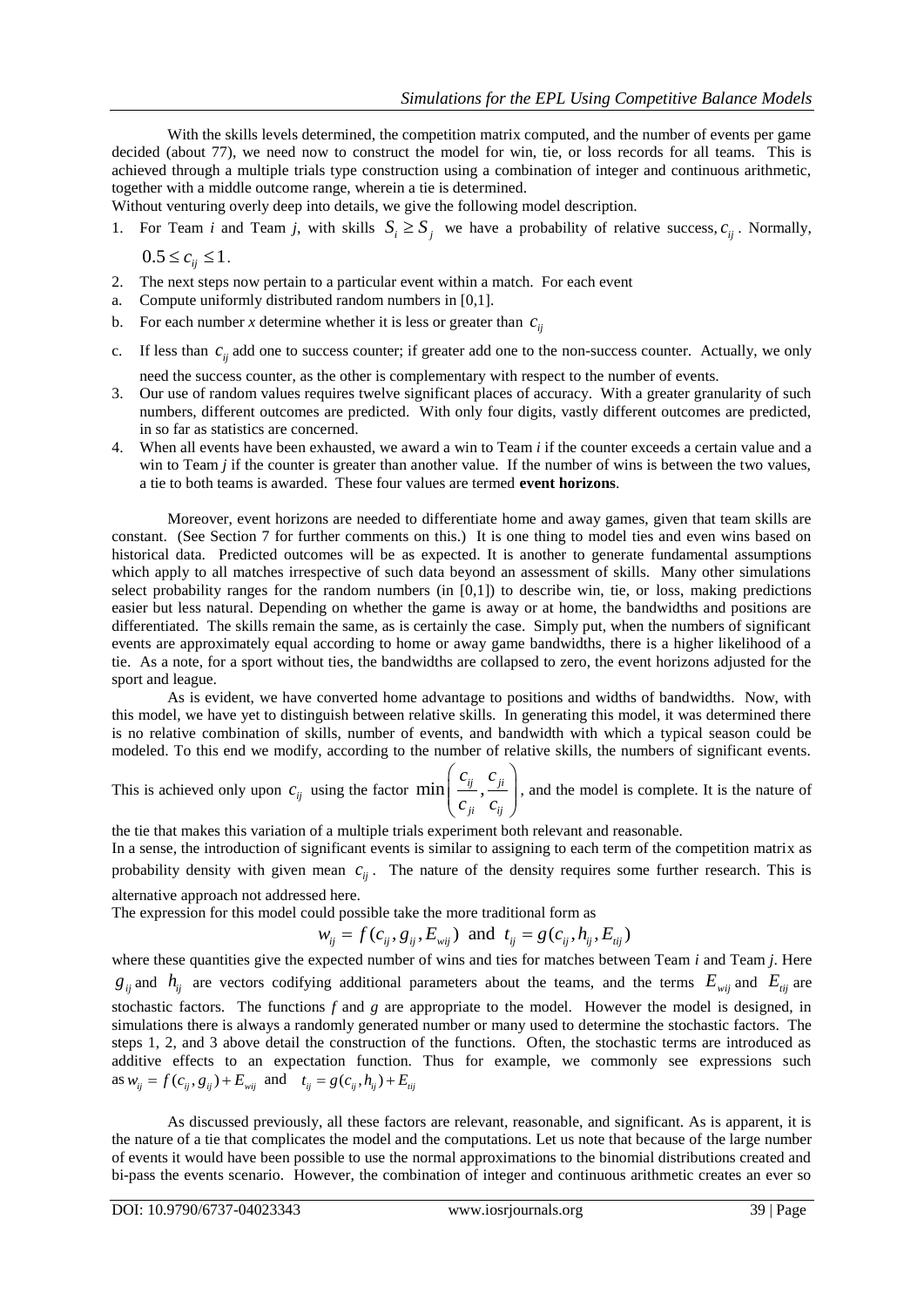slight additional randomness, upon which the normal season turns. Another sport to which this model applies is tennis. Each game in a set is a sequence of multiple trials, with "home" and "away" governed by which player has the serve. When a set reaches a tie at 6-6, there is a continuation, after which a slightly different model is employed in order the winner be determined. The key notion here is that winning a tennis match is not simply determined by the flip of an (unfair) coin, but is a sequence of a significant number of repeated trials (each point, and then each set) during which ties must be reckoned.

Baseball is a variant, also denying ties, enjoys different considerations. Models for both sports are under development. In both, an application of prospect theory seems to help predict outcomes. In football as discussed here, there must be in the case of major games the additional requirement of no tie, and this necessitates the imposition of further conditions, specifically that scores result from winning a sequence of significant events.

## **VII. Results**

In this section, we describe the winning records, the collection of ties, and final rankings compared to initial rankings, and their related statistics. With the parameters for skills, the appropriate completion matrix, the bands for ties (home and away), we ran the program (written in Maple) for 100 seasons several times. The average number of points over these runs was 87.52 with a standard deviation of 2.15. This is comparable to actual records over the 06-07 to 14-15 seasons which were respectively 87.33 and 3.02. The implication is the model is slightly more stable in terms of variance, though we are comparing 100 seasons with just nine. This breaks down to the league winner having a average of 26.98 wins and 6.58 ties in the model. This compares with the actual data of 26.89 wins with and 6.33 ties.

In computing a  $\chi^2$  test with the actual average season W-D-L records over nine seasons under consideration with the average simulated season, we are concluded to reject the independence null hypothesis between the seasons at all levels, even the very smallest. This is an indicator that the model functions properly.

|                |                | <b>Table 7.1</b> Ties by Season and Original Kalik |    |    |    |                |    |    |    |    |    |    |    |    |    |    |                |    |    |    |
|----------------|----------------|----------------------------------------------------|----|----|----|----------------|----|----|----|----|----|----|----|----|----|----|----------------|----|----|----|
|                |                | <b>Original Rank</b>                               |    |    |    |                |    |    |    |    |    |    |    |    |    |    |                |    |    |    |
| Season         | 1              | $\overline{2}$                                     | 3  | 4  | 5  | 6              | 7  | 8  | 9  | 10 | 11 | 12 | 13 | 14 | 15 | 16 | 17             | 18 | 19 | 20 |
| 1              | 3              | 6                                                  | 5  | 6  | 8  | $\overline{2}$ | 4  | 5  | 8  | 4  | 4  | 5  | 5  | 5  | 5  | 5  | $\overline{c}$ | 7  | 7  | 4  |
| $\overline{2}$ | 11             | 6                                                  | 10 | 11 | 6  | 9              | 15 | 9  | 12 | 6  | 10 | 12 | 8  | 5  | 10 | 11 | 13             | 14 | 8  | 12 |
| 3              | 11             | 4                                                  | 9  | 9  | 9  | 7              | 13 | 12 | 15 | 6  | 10 | 11 | 10 | 10 | 6  | 14 | 6              | 11 | 11 | 8  |
| 4              | 8              | 9                                                  | 9  | 10 | 7  | 6              | 15 | 6  | 8  | 12 | 9  | 9  | 10 | 12 | 8  | 7  | 10             | 10 | 10 | 11 |
| 5              | 6              | 9                                                  | 8  | 11 | 10 | 9              | 11 | 11 | 15 | 7  | 8  | 6  | 12 | 6  | 9  | 10 | 8              | 9  | 5  | 8  |
| 6              | 8              | 9                                                  | 13 | 11 | 5  | 10             | 9  | 8  | 5  | 13 | 7  | 13 | 7  | 5  | 11 | 12 | 8              | 5  | 11 | 6  |
| 7              | 8              | 7                                                  | 10 | 9  | 10 | 6              | 6  | 9  | 7  | 7  | 6  | 12 | 4  | 11 | 6  | 10 | 9              | 9  | 5  | 5  |
| 8              | 5              | 4                                                  | 8  | 10 | 6  | 10             | 10 | 7  | 12 | 6  | 7  | 10 | 11 | 8  | 8  | 11 | 10             | 7  | 6  | 6  |
| 9              | 7              | 6                                                  | 6  | 8  | 7  | 11             | 8  | 10 | 10 | 10 | 9  | 10 | 8  | 7  | 10 | 12 | 4              | 10 | 8  | 7  |
| 10             | 7              | 7                                                  | 5  | 5  | 7  | 9              | 6  | 9  | 7  | 13 | 7  | 9  | 14 | 11 | 4  | 6  | 7              | 17 | 8  | 10 |
| 11             | 7              | 10                                                 | 7  | 12 | 8  | 9              | 11 | 9  | 9  | 13 | 11 | 10 | 17 | 12 | 11 | 7  | 11             | 12 | 10 | 6  |
| 12             | 8              | 6                                                  | 8  | 14 | 8  | 10             | 12 | 9  | 5  | 14 | 8  | 9  | 15 | 12 | 11 | 11 | 11             | 6  | 11 | 6  |
| 13             | $\overline{2}$ | 4                                                  | 4  | 7  | 8  | 11             | 9  | 10 | 5  | 6  | 7  | 7  | 9  | 3  | 11 | 7  | 5              | 6  | 7  | 2  |
| 14             | 6              | 8                                                  | 12 | 12 | 7  | 8              | 9  | 7  | 12 | 10 | 7  | 11 | 11 | 11 | 10 | 10 | 8              | 7  | 7  | 9  |
| 15             | 7              | 12                                                 | 12 | 8  | 12 | 12             | 10 | 9  | 11 | 11 | 12 | 8  | 13 | 11 | 8  | 18 | 9              | 10 | 6  | 5  |

**Table 7.1** Ties by Season and Original Rank

Next, we come to the problem of ties, and just how well the model mimics the actual data. In Table 7.1 we show numbers of ties where for just the first fifteen seasons by the teams in order of their original rank. (The full table has one hundred lines.) However, all conclusions are made from the full table.

The average number of ties for the given rank over all seasons is [7.08, 7.81, 8.3, 9.21, 8.66, 8.88, 9.29, 9.19, 9.35, 9.57, 9.46, 9.36, 9.49, 9.13, 9.05, 8.94, 9.23, 9.19, 8.64, 7.81]. This information is illustrated in Fig. 7.1. It exhibits the same type of quadratic trend as we saw in Fig. 4.2 for the actual data. This confirms the notion about the model that the more equal teams are, the more likely a tie.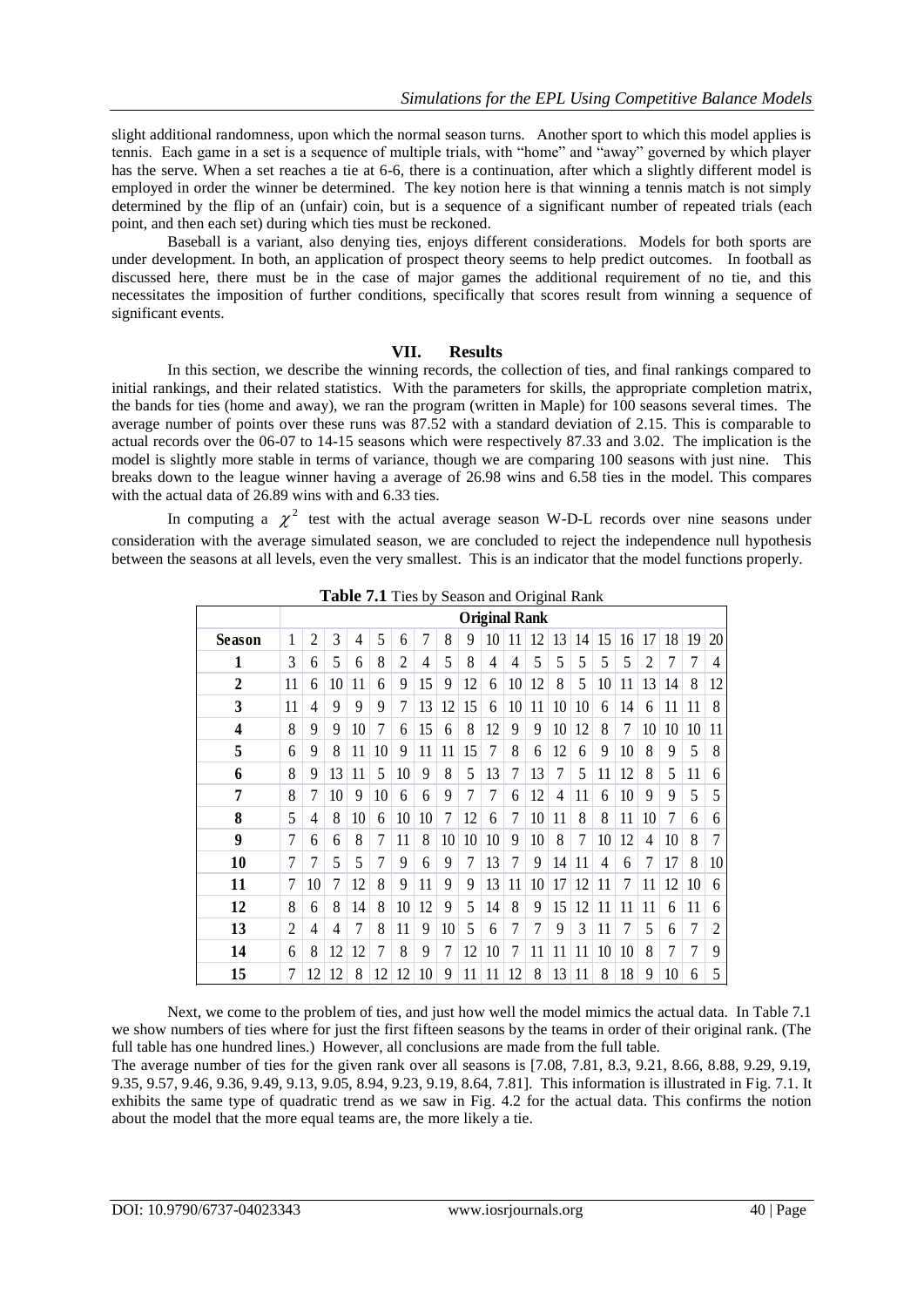

**Figure 7.1** Average Ties by Original Rank

The one unsettling aspect is that the average number of ties is a bit lower for the model than actual data, 8.91 vs. 9.71. The special peaks notices for actual data are not there as well. However, our model did not account for that most interesting phenomenon. It may be of some interest to note the winning league team had overall the lowest number of ties, about seven.

**Who wins and who loses?** The final question we take up is who wins the championship? Is it the first ranked team all the time, or just a lot of the time? And which teams are relegated, at least most of the time? Again, for the actual data we know who has won each year, but for the simulated model, we need to count victories for each ranked team, and what place they took in the final standing – in total. Again, we dispense with the displaying the full table, allowing only the final table of rankings. So, we ask the question how many times over all the seasons does a ranked three team win the championship? Or how many of the lower three ranked teams are destined to be relegated at the end of the season. While Table 7.2 is given in frequencies, they automatically convert to probabilities, simply dividing by 100. For example, it is evident that the first ranked team placed third nine times over the 100 seasons, and the last ranked team never placed higher than  $10<sup>th</sup>$  overall (twice).

There is a great difference in the probabilities of outcome for teams in various ranks. Reality suggests skill levels of teams change through out the season. This will directly affect the competition matrix. Yet, how to make these changes is subject to conjecture. In the current model, the competition matrix can be changed at any time during the season based presumably on skills changes. Perhaps a correction should be introduced at the mid season and the three quarter season mark, times when teams can be reviewed on the one hand and get very serious about the season conclusion or simply begin their surrender.

**The law of constancy**: From this table of frequencies we can compute probabilities over many possibilities. For example, the probability that a top-half ranked team remain top-half ranked is 0.86, and those in the bottom half of rankings remain so is also 0.86. In fact this must be so by construction. The probability that top three ranked teams remain so is 0.81, while the probability that the bottom three teams remain so is only 0.57. Indeed, it seems easier for lower ranked teams to break out. Top teams on the other hand enjoy the constancy of their final position remarkably well. Lower ranked teams on the other hand suffer a relative constancy toward the bottom. Midrange teams have their own law of constancy, being somewhat constrained to remain in the

| <b>Table 7.2</b> Numbers of Final Vs Original Ranks |                |                |              |                         |              |                |                |                |                |                      |                |                |                |                |                |                |                   |                |                |                |
|-----------------------------------------------------|----------------|----------------|--------------|-------------------------|--------------|----------------|----------------|----------------|----------------|----------------------|----------------|----------------|----------------|----------------|----------------|----------------|-------------------|----------------|----------------|----------------|
|                                                     |                |                |              |                         |              |                |                |                |                | <b>Original Rank</b> |                |                |                |                |                |                |                   |                |                |                |
| <b>Final Rank</b>                                   | $\mathbf{1}$   | $\overline{2}$ | 3            | $\overline{\mathbf{4}}$ | 5            | 6              | $\overline{7}$ | 8              | 9              | 10                   | 11             | 12             | 13             | 14 15          |                | 16             | 17                | 18             | 19             | 20             |
| 1                                                   | 61             | 18             | 11           | 8                       | $\Omega$     | $\overline{c}$ | $\Omega$       | $\Omega$       | $\Omega$       | $\Omega$             | $\Omega$       | $\Omega$       | $\Omega$       | $\Omega$       | $\Omega$       | $\Omega$       | $\Omega$          | $\Omega$       | $\Omega$       | $\Omega$       |
| $\mathbf{2}$                                        | 27             | 33             | 25           | 11                      | 1            | 1              | 1              | $\theta$       | 1              | $\Omega$             | $\Omega$       | $\theta$       | $\theta$       | $\theta$       | $\theta$       | $\theta$       | $\Omega$          | $\theta$       | $\Omega$       | $\Omega$       |
| 3                                                   | 9              | 26             | 33           | 13                      | 13           | 3              | 1              | 1              | 1              | $\Omega$             | $\Omega$       | $\Omega$       | $\Omega$       | $\Omega$       | $\theta$       | $\Omega$       | $\Omega$          | $\Omega$       | $\Omega$       | $\Omega$       |
| $\overline{\mathbf{4}}$                             | $\overline{c}$ | 16             | 16           | 36                      | 9            | 11             | 6              | $\overline{c}$ | $\overline{c}$ | $\Omega$             | $\Omega$       | $\Omega$       | $\Omega$       | $\Omega$       | $\Omega$       | $\Omega$       | $\Omega$          | $\Omega$       | $\Omega$       | $\Omega$       |
| 5                                                   | $\Omega$       | 3              | 9            | 10                      | 36           | 16             | 16             | 5              | $\overline{c}$ | $\overline{c}$       | 1              | $\Omega$       | $\Omega$       | $\Omega$       | $\theta$       | $\Omega$       | $\Omega$          | $\Omega$       | $\Omega$       | $\Omega$       |
| 6                                                   | $\Omega$       | $\overline{c}$ | 3            | 16                      | 17           | 19             | 13             | 15             | 5              | $\overline{c}$       | 5              | $\overline{c}$ | 1              | $\Omega$       | $\Omega$       | $\Omega$       | $\Omega$          | $\Omega$       | $\Omega$       | $\Omega$       |
| 7                                                   | 1              | $\overline{c}$ | 1            | 3                       | 12           | 23             | 17             | 18             | 11             | 7                    | 1              | $\overline{c}$ | 1              | $\Omega$       | 1              | $\Omega$       | $\Omega$          | $\Omega$       | $\Omega$       | $\Omega$       |
| 8                                                   | $\Omega$       | $\Omega$       | $\Omega$     | $\Omega$                | 5            | 9              | 19             | 17             | 10             | 12                   | 6              | 6              | $\overline{c}$ | $\overline{7}$ | $\overline{c}$ | $\overline{4}$ | 1                 | $\Omega$       | $\Omega$       | $\Omega$       |
| 9                                                   | $\Omega$       | $\Omega$       | $\Omega$     | $\overline{c}$          | 5            | 9              | 7              | 7              | 14             | 9                    | 12             | 6              | 12             | 3              | 5              | 3              | $\overline{c}$    | $\overline{4}$ | $\Omega$       | $\Omega$       |
| 10                                                  | $\Omega$       | $\Omega$       | 1            | 1                       | $\Omega$     | $\overline{4}$ | $\overline{7}$ | 8              | 14             | 14                   | 10             | 7              | $\overline{7}$ | 11             | 3              | $\overline{c}$ | 6                 | 1              | $\overline{c}$ | $\overline{c}$ |
| 11                                                  | $\Omega$       | $\Omega$       | $\Omega$     | $\Omega$                | 1            | 3              | 3              | 9              | 11             | 7                    | 10             | 12             | 12             | 12             | 7              | $\overline{4}$ | $\overline{c}$    | $\overline{4}$ | 3              | $\Omega$       |
| 12                                                  | $\Omega$       | $\Omega$       | 1            | $\Omega$                | 1            | $\Omega$       | 6              | 8              | $\overline{7}$ | 16                   | 9              | 12             | $\overline{7}$ | 7              | 10             | 10             | 3                 | 3              | $\Omega$       | $\Omega$       |
| 13                                                  | $\Omega$       | $\Omega$       | $\Omega$     | $\Omega$                | $\Omega$     | $\Omega$       | $\Omega$       | $\overline{4}$ | 2              | 6                    | 9              | 18             | 12             | 8              | 7              | 11             | 10                | 5              | $\overline{7}$ | 1              |
| 14                                                  | $\Omega$       | $\Omega$       | $\theta$     | $\Omega$                | $\Omega$     | $\Omega$       | $\overline{4}$ | $\overline{c}$ | $\overline{4}$ | 6                    | 6              | 9              | 6              | $\overline{7}$ | 19             | 10             | 7                 | 9              | 9              | $\overline{c}$ |
| 15                                                  | $\Omega$       | $\Omega$       | $\Omega$     | $\Omega$                | $\Omega$     | $\Omega$       | $\Omega$       | $\Omega$       | $\overline{4}$ | 5                    | 9              | 7              | 12             | 12             | 9              | 11             | 10                | 8              | 9              | $\overline{4}$ |
| 16                                                  | $\Omega$       | $\Omega$       | $\Omega$     | $\Omega$                | $\Omega$     | $\Omega$       | $\Omega$       | $\overline{c}$ | 6              | $\overline{4}$       | 12             | 6              | 5              | 10             | 10             | 9              | 7                 | 16             | 9              | $\overline{4}$ |
| 17                                                  | $\Omega$       | $\Omega$       | $\Omega$     | $\Omega$                | $\Omega$     | $\Omega$       | $\Omega$       | $\Omega$       | $\overline{4}$ | 3                    | $\overline{4}$ | 8              | 8              | 11             | 10             | 12             | $12 \overline{ }$ | 14             | 8              | 6              |
| 18                                                  | $\Omega$       | $\Omega$       | $\Omega$     | $\Omega$                | $\Omega$     | $\Omega$       | $\Omega$       | $\overline{c}$ | 1              | 5                    | 3              | 3              | 6              | 7              | 7              | 10             | 20                | 16             | 11             | 9              |
| 19                                                  | $\Omega$       | $\Omega$       | $\Omega$     | $\Omega$                | $\Omega$     | $\Omega$       | $\Omega$       | $\Omega$       | 1              | $\overline{c}$       | 3              | 1              | 8              | 3              | 8              | 9              | 16                | 12             | 19             | 18             |
| 20                                                  | $\mathbf{0}$   | $\mathbf{0}$   | $\mathbf{0}$ | $\Omega$                | $\mathbf{0}$ | $\Omega$       | $\bf{0}$       | $\bf{0}$       | $\Omega$       | $\bf{0}$             | $\mathbf{0}$   | 1              | 1              | $\overline{c}$ | $\overline{c}$ | 5              | 4                 | 8              | 23             | 54             |
|                                                     |                |                |              |                         |              |                |                |                |                |                      |                |                |                |                |                |                |                   |                |                |                |

**Table 7.2** Numbers of Final vs Original Ranks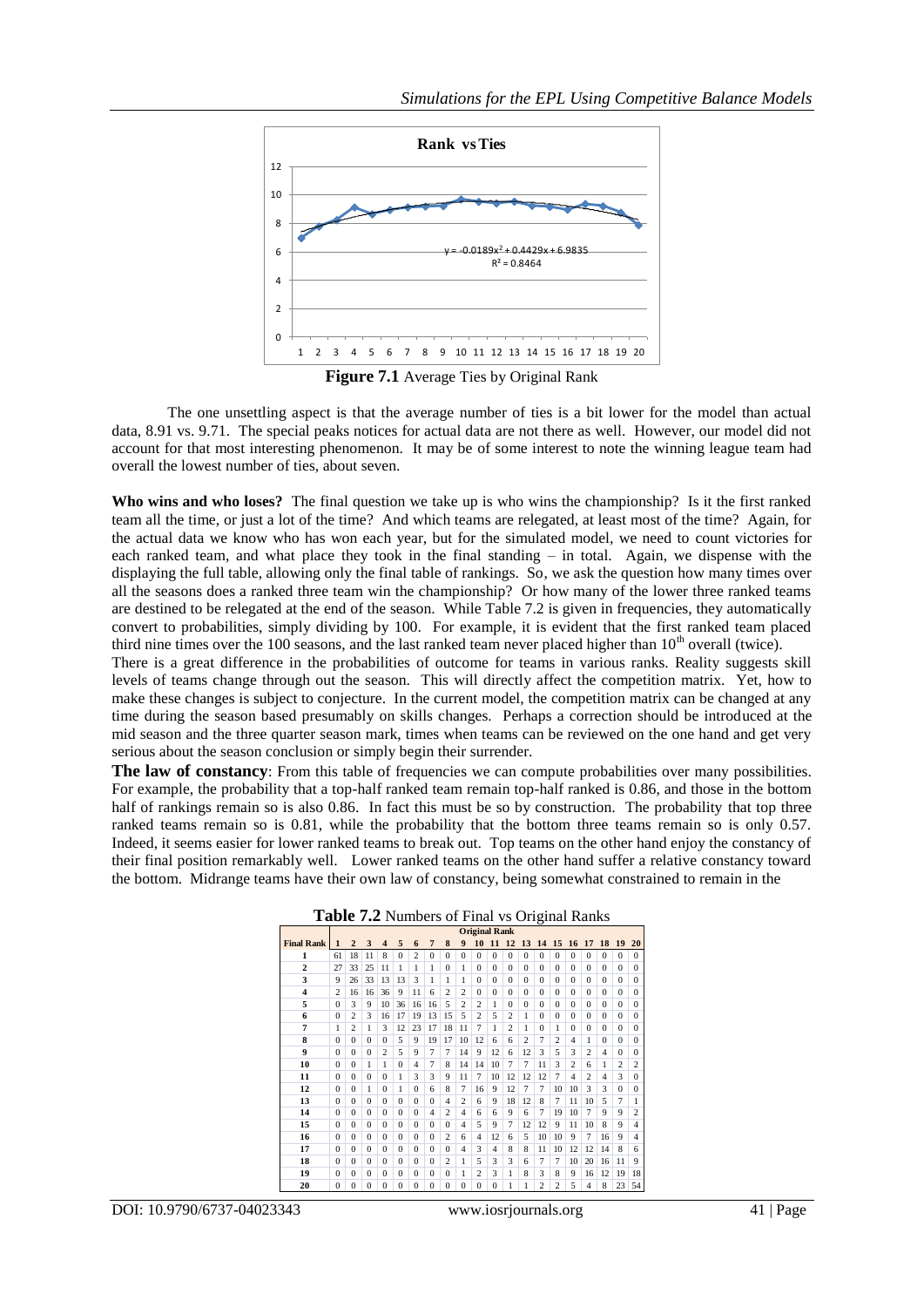middle. Yet, the exceptions make the sports enterprise interesting and sustaining. For the very bottom ranked teams, it can be argued that relegation merely serves to supply new fodder for the established higher quality teams. This is not to say relegation is without merit. In Table 7.3 we consider only a few possibilities, including those just mentioned, of league outcomes and their contingent probabilities.

| <b>Table 7.3</b> Probabilities of Select Outcomes |              |
|---------------------------------------------------|--------------|
| Probability that                                  | <b>Value</b> |
| All three bottom teams are relagated              | 0.57         |
| Both two bottom teams are relegated               | 0.67         |
| The bottom team is relagated                      | 0.81         |
| Teams orginally ranked 8-12 remain so             | 0.51         |
| Teams orginally ranked 6-14 remain so             | 0.84         |
| Team ranked team 6th drops at least one rank      | 0.43         |
| Teams ranks top three remain so ranked            | 0.81         |
| Teams not ranked first win the championship       | 0.39         |

| <b>Table 7.3</b> Probabilities of Select Outcomes |
|---------------------------------------------------|
|---------------------------------------------------|

Clearly, teams originally ranked in the broad middle range tend to stay there with a high probability. Naturally, as these frequencies are computed from a simulation, the second decimal point above is suspect as it applies to the actual football world. From this table, the interested reader can compute probabilities for any virtually any hypothetical. One item apparent is that bottom-ranked teams stay there. If not for the loyalty of fans, it is likely the EPL would have to resort to a draft to give more competitive balance to the teams, acceding to the uncertainty of outcomes hypothesis. This can be modeled by simply changing the range on the skills vector. For example, changing the skills range from [65,90] as we used to [70,90], with all other factors constant, a considerable change in final standings would result.

There is a great difference between probabilities of outcome for teams in various ranks. This assumes skill levels of teams change during the season, and this directly affects the competition matrix. Yet, how to make these changes is a matter of conjecture, and conjectures may vary widely. Nonetheless, in the current model, the competition matrix can be changed at any time during the season based presumably on skills changes. Perhaps a correction should be introduced at the mid season and the three-quarter season mark, times when teams review past performance and get very serious about winning and the season's conclusion.

Other data could be reported such as to address the home-away W-D-L records over the 100 seasons between Team 2 and Team 12, with implications toward creating probabilities of a win, tie, or loss on game day. Finally note all row and column sums of this frequency matrix sum to one hundred. Therefore, dividing all entries by 100, the matrix becomes a doubly stochastic matrix and in fact a transition matrix. This permits the consideration of probabilities of multiple seasons based on the previous seasons. It is not entirely clear how to interpret these possibilities, but they are available for consideration.

#### **VIII. Conclusions**

The results of the previous section indicate the present model produces remarkably accurate estimates of actual EPL seasons. It even produces seasons with relatively low point totals, similar to actual but relatively uncommon EPL seasons. Our competitive balance model seems to reveal interesting results, particularly about final placement rankings. What is significant is that a generalized model is not possible applying across leagues or sports, without league specific data. Namely, it is important to have the point and ties profile signatures for the league considered. As well, it is important, in this model event profiles and critically important an estimate of the numbers of significant events during a single match. The event horizons were selected to accommodate the tie profile for the home-away exigencies. The number of events was a guess. But all the factors, skills, event horizons, events, games per season, home-away factors all co-mingle in highly nonlinear relationships. Using the suitable competition matrix is also important.

The approach taken was foundational using parameters that are reasonable, (probably) computable, based on real data, and parsimonious. However, as we've noted along the way, the model has flaws directly connected with actual season play. Here are a few questions, some reflective on earlier work, and comments for future work.